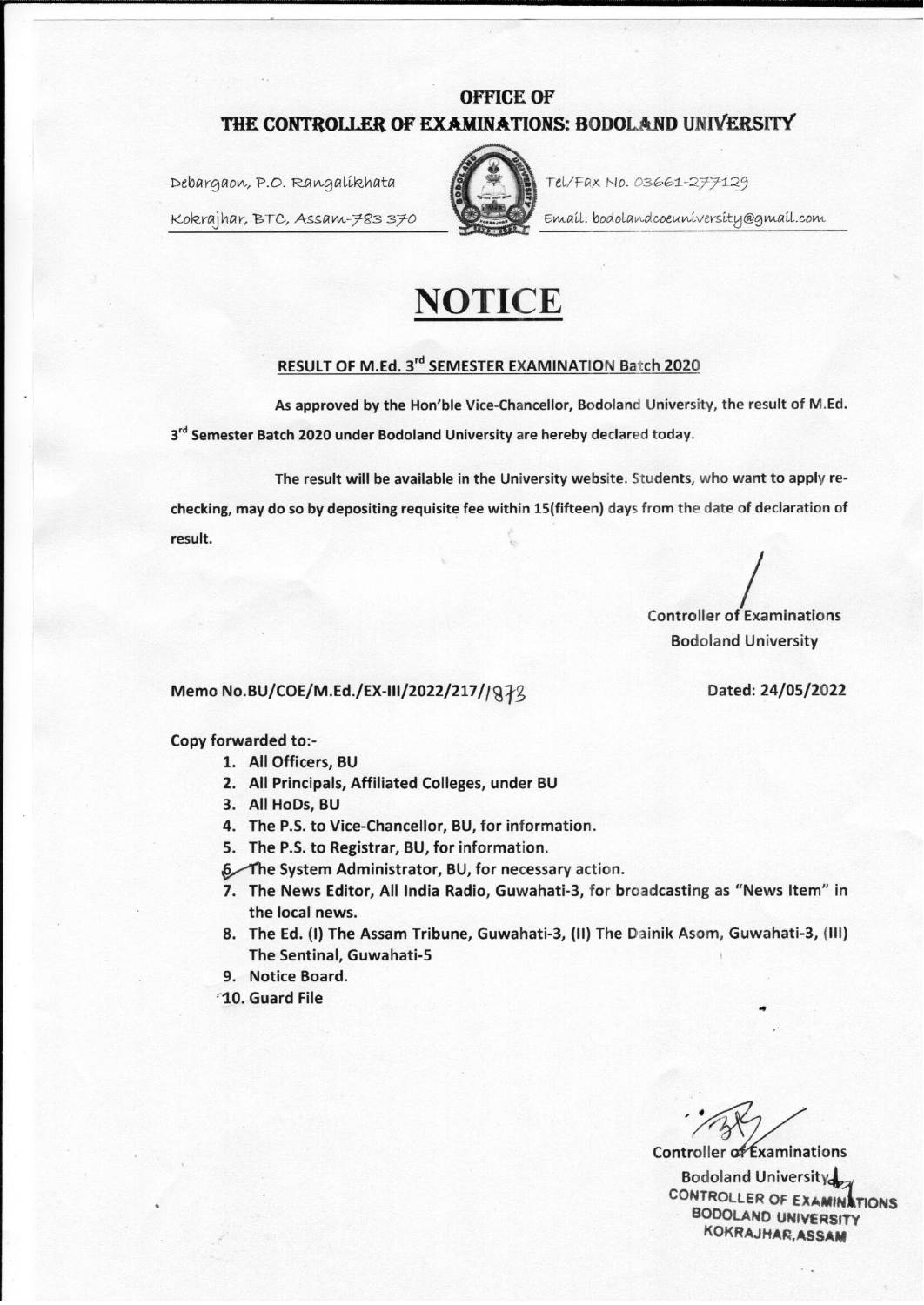#### **RESULT AT A GLANCE FOR MED SEM-III, 2021 (BATCH-2020) Date : 24 MAY 2022 Page:0001**

| SRL. ENROLL NO. CAND-NAME   |                                      | SUBJECT GRD GRD CRD TOTAL |          |          |          | PT. PT. PT. CRD. | TOTAL<br><b>HONOUR</b>                                                                                                                                                                                                          |      | <b>SGPA REMARKS</b> |
|-----------------------------|--------------------------------------|---------------------------|----------|----------|----------|------------------|---------------------------------------------------------------------------------------------------------------------------------------------------------------------------------------------------------------------------------|------|---------------------|
|                             |                                      |                           |          |          |          |                  |                                                                                                                                                                                                                                 |      |                     |
|                             | 1 403MED20001 BHAONA BORGAYARY       | MED-C09 A 08 06           |          |          |          |                  |                                                                                                                                                                                                                                 |      |                     |
|                             |                                      | $MED-C10$                 | A 08 06  |          |          |                  |                                                                                                                                                                                                                                 |      |                     |
|                             |                                      | MED-C11                   | B 06 06  |          |          |                  |                                                                                                                                                                                                                                 |      |                     |
|                             |                                      | $MED-C12$                 |          |          | B+ 07 06 |                  | 174                                                                                                                                                                                                                             | 7.25 |                     |
|                             | 2 403MED20002 JIBA BRAHMA NARZARY    | MED-C09 B+ 07 06          |          |          |          |                  |                                                                                                                                                                                                                                 |      |                     |
|                             |                                      | <b>MED-C10</b>            | A 08 06  |          |          |                  |                                                                                                                                                                                                                                 |      |                     |
|                             |                                      | MED-C11 A+ 09 06          |          |          |          |                  |                                                                                                                                                                                                                                 |      |                     |
|                             |                                      | $MED-C12$                 |          |          | B 06 06  |                  | 180 — 180 — 180 — 180 — 180 — 180 — 180 — 180 — 180 — 180 — 180 — 180 — 180 — 180 — 180 — 180 — 180 — 180 — 180 — 180 — 180 — 180 — 180 — 180 — 180 — 180 — 180 — 180 — 180 — 180 — 180 — 180 — 180 — 180 — 180 — 180 — 180 — 1 | 7.50 |                     |
|                             | 3 403MED20003 SANSULI NARZARY        | $MED-C09$                 | B+ 07 06 |          |          |                  |                                                                                                                                                                                                                                 |      |                     |
|                             |                                      | $MED- C10$                | B+ 07 06 |          |          |                  |                                                                                                                                                                                                                                 |      |                     |
|                             |                                      | $MED-C11$                 | A 08 06  |          |          |                  |                                                                                                                                                                                                                                 |      |                     |
|                             |                                      | $MED-C12$                 |          |          | C 05 06  |                  | 24 162 6.75                                                                                                                                                                                                                     |      |                     |
|                             | 4 403MED20004 DAIMU RANI DAIMARY     | $MED-C09$                 |          | A 08 06  |          |                  |                                                                                                                                                                                                                                 |      |                     |
|                             |                                      | $MED-C10$                 |          | B+ 07 06 |          |                  |                                                                                                                                                                                                                                 |      |                     |
|                             |                                      | MED-C11                   |          | A+ 09 06 |          |                  |                                                                                                                                                                                                                                 |      |                     |
|                             |                                      | $MED-C12$                 |          |          | B+ 07 06 |                  | 186                                                                                                                                                                                                                             | 7.75 |                     |
| 5 403MED20005 YOGADIPTA ROY |                                      | $MED-C09$                 |          | A 08 06  |          |                  |                                                                                                                                                                                                                                 |      |                     |
|                             |                                      | $MED-C10$                 | B+ 07 06 |          |          |                  |                                                                                                                                                                                                                                 |      |                     |
|                             |                                      | $MED-C11$                 | B 06 06  |          |          |                  |                                                                                                                                                                                                                                 |      |                     |
|                             |                                      | $MED-C12$                 |          |          | C 05 06  |                  | 156 — 156                                                                                                                                                                                                                       | 6.50 |                     |
|                             | 6 403MED20006 CHAMPA RANI BASUMATARY | $MED-C09$                 | A 08 06  |          |          |                  |                                                                                                                                                                                                                                 |      |                     |
|                             |                                      | $MED-C10$                 | A 08 06  |          |          |                  |                                                                                                                                                                                                                                 |      |                     |
|                             |                                      | $MED- C11$                | B+ 07 06 |          |          |                  |                                                                                                                                                                                                                                 |      |                     |
|                             |                                      | $MED-C12$                 | B 06 06  |          |          |                  | 174 7.25                                                                                                                                                                                                                        |      |                     |
|                             | 7 403MED20007 JASMINE M. BASUMATARY  | $MED-C09$                 | B+ 07 06 |          |          |                  |                                                                                                                                                                                                                                 |      |                     |
|                             |                                      | $MED - C10$               | B 06 06  |          |          |                  |                                                                                                                                                                                                                                 |      |                     |
|                             |                                      | $MED-C11$                 | B+ 07 06 |          |          |                  |                                                                                                                                                                                                                                 |      |                     |
|                             |                                      | $MED-C12$                 |          |          | B 06 06  |                  | 24 156                                                                                                                                                                                                                          | 6.50 |                     |
| 8 403MED20008 BISHAL SAHA   |                                      | $MED-CO9$                 | B+ 07 06 |          |          |                  |                                                                                                                                                                                                                                 |      |                     |
|                             |                                      | $MED-C10$                 |          | A 08 06  |          |                  |                                                                                                                                                                                                                                 |      |                     |
|                             |                                      | MED-C11                   | B+ 07 06 |          |          |                  |                                                                                                                                                                                                                                 |      |                     |
|                             |                                      | $MED - C12$               |          |          |          | B+ 07 06 24      | 174                                                                                                                                                                                                                             | 7.25 |                     |

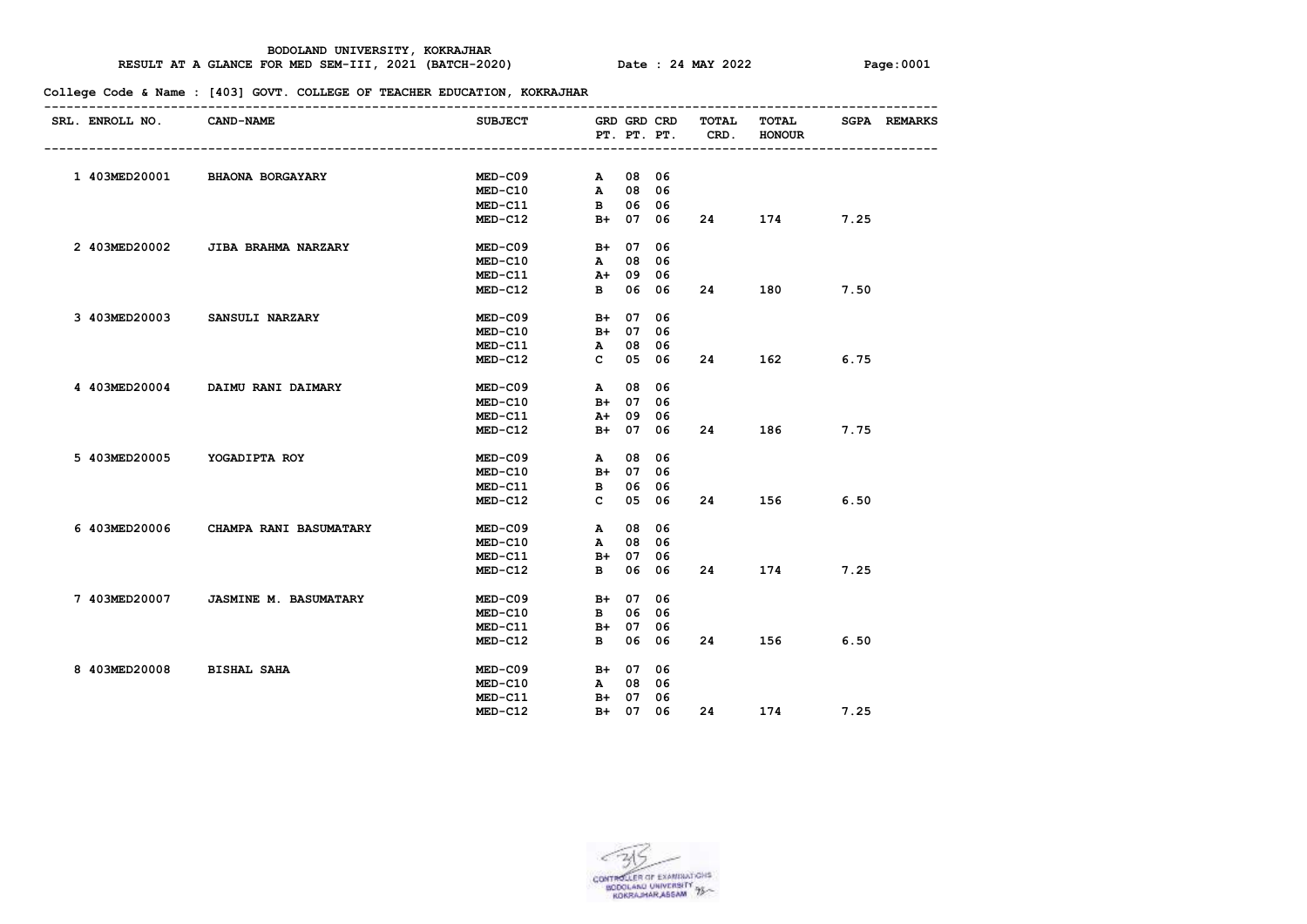#### **RESULT AT A GLANCE FOR MED SEM-III, 2021 (BATCH-2020) Date : 24 MAY 2022 Page:0002**

| SRL. ENROLL NO. CAND-NAME    |                                       | SUBJECT GRD GRD CRD TOTAL |          | PT. PT. PT. | CRD. | <b>TOTAL</b><br><b>HONOUR</b> |      | <b>SGPA REMARKS</b> |
|------------------------------|---------------------------------------|---------------------------|----------|-------------|------|-------------------------------|------|---------------------|
|                              |                                       |                           |          |             |      |                               |      |                     |
|                              | 9 403MED20009 NIJIRA BASUMATARY       | $MED-C09$                 | B+ 07 06 |             |      |                               |      |                     |
|                              |                                       | $MED-C10$                 | A 08 06  |             |      |                               |      |                     |
|                              |                                       | $MED-C11$                 | B+ 07 06 |             |      |                               |      |                     |
|                              |                                       | $MED-C12$                 |          | B+ 07 06    |      | 174 — 174                     | 7.25 |                     |
| 10 403MED20010 PALLABI DEVI  |                                       | MED-C09 A 08 06           |          |             |      |                               |      |                     |
|                              |                                       | $MED- C10$                | A 08 06  |             |      |                               |      |                     |
|                              |                                       | $MED- C11$                | B+ 07 06 |             |      |                               |      |                     |
|                              |                                       | $MED-C12$                 | B+ 07 06 |             |      | 180 7.50                      |      |                     |
| 11 403MED20011 KAKOLI DAS    |                                       | MED-C09                   | A 08 06  |             |      |                               |      |                     |
|                              |                                       | $MED- C10$                | B+ 07 06 |             |      |                               |      |                     |
|                              |                                       | $MED-C11$                 | B+ 07 06 |             |      |                               |      |                     |
|                              |                                       | $MED-C12$                 | B+ 07 06 |             |      | 24 174 7.25                   |      |                     |
| 12 403MED20012 LOVITA BEGUM  |                                       | $MED-C09$                 | B+ 07 06 |             |      |                               |      |                     |
|                              |                                       | <b>MED-C10</b>            | B+ 07 06 |             |      |                               |      |                     |
|                              |                                       | $MED-C11$                 | B+ 07 06 |             |      |                               |      |                     |
|                              |                                       | $MED-C12$                 | B 06 06  |             |      | 162 200                       | 6.75 |                     |
| 13 403MED20013 UPASANA DAS   |                                       | $MED-C09$                 | B+ 07 06 |             |      |                               |      |                     |
|                              |                                       | $MED- C10$                | B+ 07 06 |             |      |                               |      |                     |
|                              |                                       | <b>MED-C11</b>            | A 08 06  |             |      |                               |      |                     |
|                              |                                       | $MED-C12$                 |          | B+ 07 06    |      | 174                           | 7.25 |                     |
| 14 403MED20014 JESLIN BORO   |                                       | MED-C09 B+ 07 06          |          |             |      |                               |      |                     |
|                              |                                       | $MED- C10$                | A 08 06  |             |      |                               |      |                     |
|                              |                                       | MED-C11                   | A 08 06  |             |      |                               |      |                     |
|                              |                                       | $MED-C12$                 | B+ 07 06 |             |      | 180 7.50                      |      |                     |
|                              | 15 403MED20015 JURIMONI CHATIA PHUKON | $MED-C09$                 | B+ 07 06 |             |      |                               |      |                     |
|                              |                                       | $MED - C10$               | B+ 07 06 |             |      |                               |      |                     |
|                              |                                       | $MED-C11$                 | B+ 07 06 |             |      |                               |      |                     |
|                              |                                       | $MED-C12$                 |          | B+ 07 06    |      | 24 168 7.00                   |      |                     |
| 16 403MED20016 HIMASHREE DAS |                                       | MED-C09                   | B+ 07 06 |             |      |                               |      |                     |
|                              |                                       | $MED-C10$                 | A 08 06  |             |      |                               |      |                     |
|                              |                                       | $MED- C11$                | B+ 07 06 |             |      |                               |      |                     |
|                              |                                       | $MED - C12$               | B+ 07 06 |             | 24   | 174                           | 7.25 |                     |
|                              |                                       |                           |          |             |      |                               |      |                     |

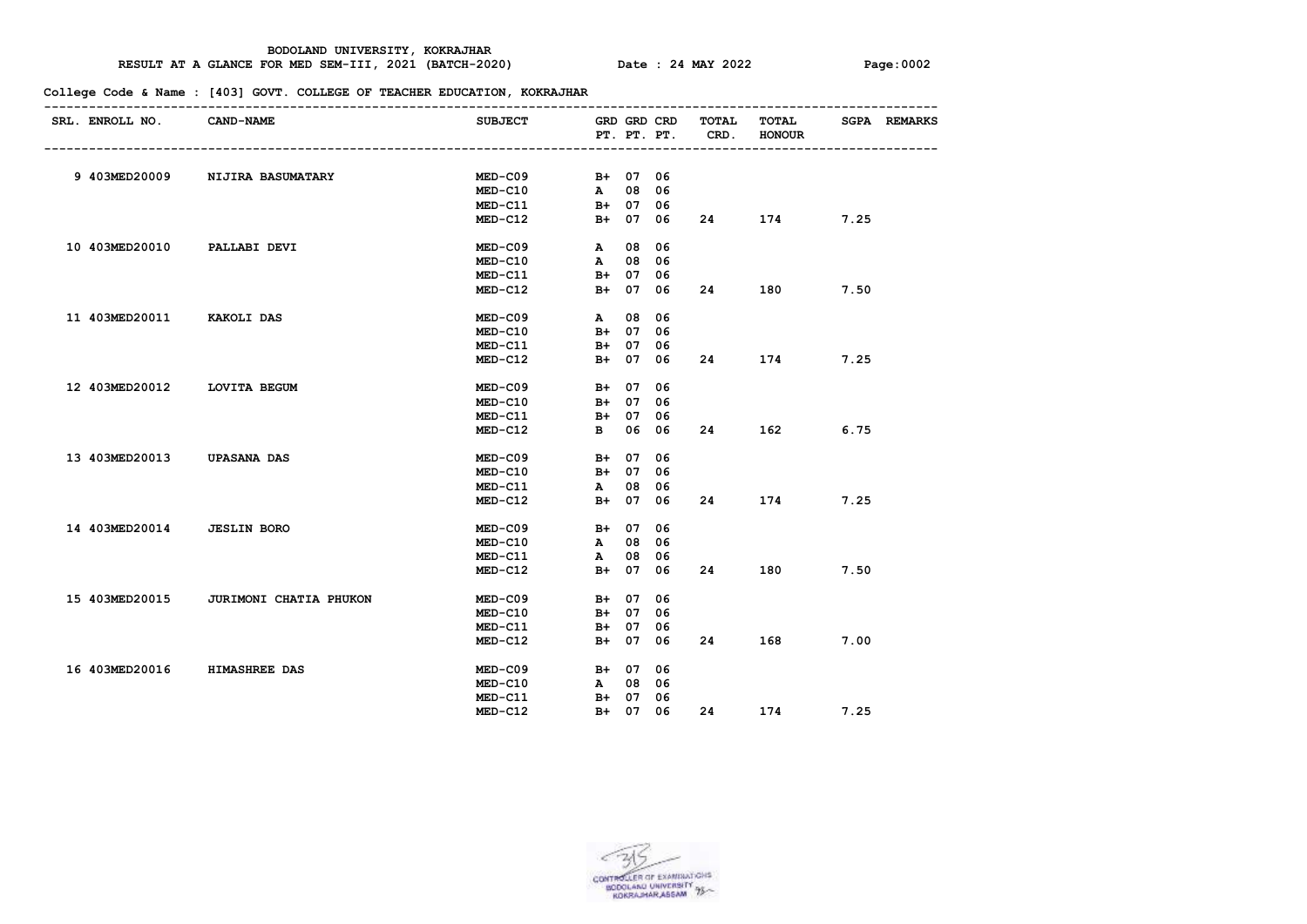#### **RESULT AT A GLANCE FOR MED SEM-III, 2021 (BATCH-2020) Date : 24 MAY 2022 Page:0003**

| SRL. ENROLL NO. CAND-NAME | SUBJECT GRD GRD CRD TOTAL                                                                                                                                                                                                                                                     |                                                                                                                   |                                                                                                                                                                                                                                                                                                                                                                      |                             |                          |                                                                               |
|---------------------------|-------------------------------------------------------------------------------------------------------------------------------------------------------------------------------------------------------------------------------------------------------------------------------|-------------------------------------------------------------------------------------------------------------------|----------------------------------------------------------------------------------------------------------------------------------------------------------------------------------------------------------------------------------------------------------------------------------------------------------------------------------------------------------------------|-----------------------------|--------------------------|-------------------------------------------------------------------------------|
|                           |                                                                                                                                                                                                                                                                               |                                                                                                                   |                                                                                                                                                                                                                                                                                                                                                                      | TOTAL<br><b>HONOUR</b>      |                          | <b>SGPA REMARKS</b>                                                           |
|                           |                                                                                                                                                                                                                                                                               |                                                                                                                   |                                                                                                                                                                                                                                                                                                                                                                      |                             |                          |                                                                               |
|                           |                                                                                                                                                                                                                                                                               |                                                                                                                   |                                                                                                                                                                                                                                                                                                                                                                      |                             |                          |                                                                               |
|                           | $MED - C10$                                                                                                                                                                                                                                                                   |                                                                                                                   |                                                                                                                                                                                                                                                                                                                                                                      |                             |                          |                                                                               |
|                           |                                                                                                                                                                                                                                                                               |                                                                                                                   |                                                                                                                                                                                                                                                                                                                                                                      |                             |                          |                                                                               |
|                           |                                                                                                                                                                                                                                                                               |                                                                                                                   |                                                                                                                                                                                                                                                                                                                                                                      | 174                         | 7.25                     |                                                                               |
|                           |                                                                                                                                                                                                                                                                               |                                                                                                                   |                                                                                                                                                                                                                                                                                                                                                                      |                             |                          |                                                                               |
|                           | $MED-C10$                                                                                                                                                                                                                                                                     |                                                                                                                   |                                                                                                                                                                                                                                                                                                                                                                      |                             |                          |                                                                               |
|                           | MED-C11                                                                                                                                                                                                                                                                       |                                                                                                                   |                                                                                                                                                                                                                                                                                                                                                                      |                             |                          |                                                                               |
|                           | $MED-C12$                                                                                                                                                                                                                                                                     |                                                                                                                   |                                                                                                                                                                                                                                                                                                                                                                      |                             | 6.75                     |                                                                               |
|                           |                                                                                                                                                                                                                                                                               |                                                                                                                   |                                                                                                                                                                                                                                                                                                                                                                      |                             |                          |                                                                               |
|                           | $MED - C10$                                                                                                                                                                                                                                                                   |                                                                                                                   |                                                                                                                                                                                                                                                                                                                                                                      |                             |                          |                                                                               |
|                           | $MED-C11$                                                                                                                                                                                                                                                                     |                                                                                                                   |                                                                                                                                                                                                                                                                                                                                                                      |                             |                          |                                                                               |
|                           |                                                                                                                                                                                                                                                                               |                                                                                                                   |                                                                                                                                                                                                                                                                                                                                                                      |                             |                          |                                                                               |
|                           |                                                                                                                                                                                                                                                                               |                                                                                                                   |                                                                                                                                                                                                                                                                                                                                                                      |                             |                          |                                                                               |
|                           | $MED- C10$                                                                                                                                                                                                                                                                    |                                                                                                                   |                                                                                                                                                                                                                                                                                                                                                                      |                             |                          |                                                                               |
|                           | MED-C11                                                                                                                                                                                                                                                                       |                                                                                                                   |                                                                                                                                                                                                                                                                                                                                                                      |                             |                          |                                                                               |
|                           | $MED-C12$                                                                                                                                                                                                                                                                     |                                                                                                                   |                                                                                                                                                                                                                                                                                                                                                                      | 186                         | 7.75                     |                                                                               |
|                           |                                                                                                                                                                                                                                                                               |                                                                                                                   |                                                                                                                                                                                                                                                                                                                                                                      |                             |                          |                                                                               |
|                           | $MED- C10$                                                                                                                                                                                                                                                                    |                                                                                                                   |                                                                                                                                                                                                                                                                                                                                                                      |                             |                          |                                                                               |
|                           | $MED-C11$                                                                                                                                                                                                                                                                     |                                                                                                                   |                                                                                                                                                                                                                                                                                                                                                                      |                             |                          |                                                                               |
|                           |                                                                                                                                                                                                                                                                               |                                                                                                                   |                                                                                                                                                                                                                                                                                                                                                                      |                             | 6.25                     |                                                                               |
|                           |                                                                                                                                                                                                                                                                               |                                                                                                                   |                                                                                                                                                                                                                                                                                                                                                                      |                             |                          |                                                                               |
|                           |                                                                                                                                                                                                                                                                               |                                                                                                                   |                                                                                                                                                                                                                                                                                                                                                                      |                             |                          |                                                                               |
|                           | $MED- C11$                                                                                                                                                                                                                                                                    |                                                                                                                   |                                                                                                                                                                                                                                                                                                                                                                      |                             |                          |                                                                               |
|                           | $MED-C12$                                                                                                                                                                                                                                                                     |                                                                                                                   |                                                                                                                                                                                                                                                                                                                                                                      |                             |                          |                                                                               |
|                           |                                                                                                                                                                                                                                                                               |                                                                                                                   |                                                                                                                                                                                                                                                                                                                                                                      |                             |                          |                                                                               |
|                           | $MED-C10$                                                                                                                                                                                                                                                                     |                                                                                                                   |                                                                                                                                                                                                                                                                                                                                                                      |                             |                          |                                                                               |
|                           | $MED-C11$                                                                                                                                                                                                                                                                     |                                                                                                                   |                                                                                                                                                                                                                                                                                                                                                                      |                             |                          |                                                                               |
|                           | MED-C12                                                                                                                                                                                                                                                                       |                                                                                                                   |                                                                                                                                                                                                                                                                                                                                                                      |                             |                          |                                                                               |
|                           |                                                                                                                                                                                                                                                                               |                                                                                                                   |                                                                                                                                                                                                                                                                                                                                                                      |                             |                          |                                                                               |
|                           | $MED-C10$                                                                                                                                                                                                                                                                     |                                                                                                                   |                                                                                                                                                                                                                                                                                                                                                                      |                             |                          |                                                                               |
|                           | MED-C11                                                                                                                                                                                                                                                                       |                                                                                                                   |                                                                                                                                                                                                                                                                                                                                                                      |                             |                          |                                                                               |
|                           | $MED-C12$                                                                                                                                                                                                                                                                     |                                                                                                                   |                                                                                                                                                                                                                                                                                                                                                                      |                             | 7.25                     |                                                                               |
|                           | 17 403MED20017 CHANDAMITA NATH<br>18 403MED20018 SAMIT BASUMATARY<br>19 403MED20019 SONALIKA BHAKTA<br>20 403MED20020 MIJINK NARZARY<br>21 403MED20022 PUJA BASUMATARY<br>22 403MED20023 BABILY NARZARY<br>23 403MED20024 RINKI TAMANG<br>24 403MED20025 WINDHA TERA B SANGMA | $MED-C09$<br>$MED-C09$<br>$MED-C12$<br>$MED-C09$<br>$MED-C09$<br>$MED-C12$<br>$MED-C09$<br>$MED-C09$<br>$MED-C09$ | A 08 06<br>A 08 06<br>MED-C11 B+ 07 06<br>B+ 07 06<br>B+ 07 06<br>B+ 07 06<br>B 06 06<br>MED-C09 A 08 06<br>A 08 06<br>A+ 09 06<br>B+ 07 06<br>A 08 06<br>A 08 06<br>A 08 06<br>B+ 07 06<br>B+ 07 06<br>B 06 06<br>C 05 06<br>B+ 07 06<br>MED-C10 B+ 07 06<br>B 06 06<br>B 06 06<br>A 08 06<br>B+ 07 06<br>$C$ 05 06<br>$C$ 05 06<br>B+ 07 06<br>A 08 06<br>B+ 07 06 | MED-C12 B 06 06<br>B+ 07 06 | PT. PT. PT. CRD.<br>24 7 | 162 200<br>24 192 8.00<br>150 7<br>156 6.50<br>24 150 6.25<br>B+ 07 06 24 174 |

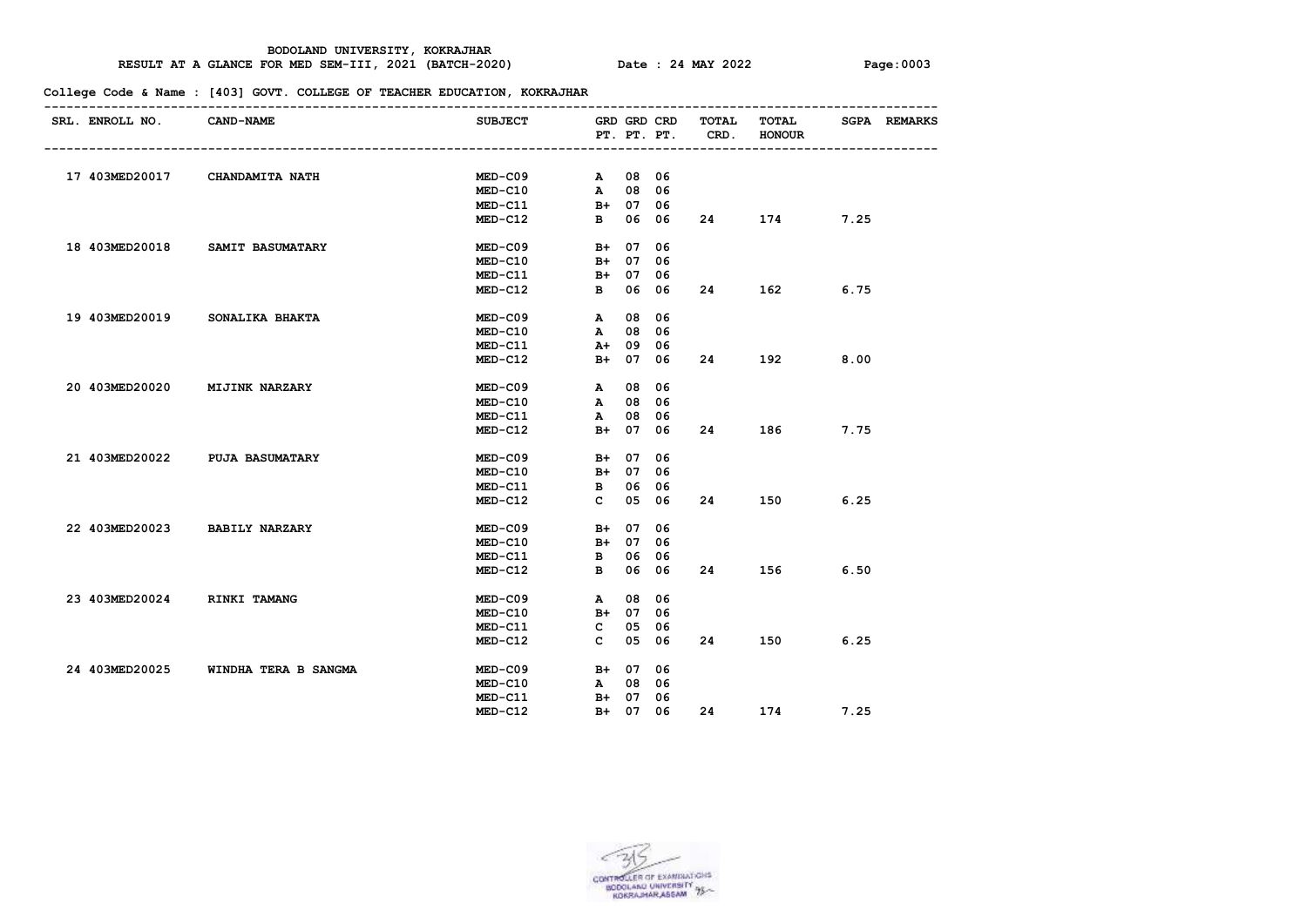#### **RESULT AT A GLANCE FOR MED SEM-III, 2021 (BATCH-2020) Date : 24 MAY 2022 Page:0004**

| SRL. ENROLL NO. CAND-NAME   |                                   | SUBJECT GRD GRD CRD TOTAL |          |          | PT. PT. PT. CRD. | TOTAL<br><b>HONOUR</b> |      | <b>SGPA REMARKS</b> |
|-----------------------------|-----------------------------------|---------------------------|----------|----------|------------------|------------------------|------|---------------------|
|                             |                                   |                           |          |          |                  |                        |      |                     |
|                             | 25 403MED20026 SUBHAMAY SARKAR    | $MED-C09$                 | B+ 07 06 |          |                  |                        |      |                     |
|                             |                                   | $MED - C10$               | B+ 07 06 |          |                  |                        |      |                     |
|                             |                                   | $MED-C11$                 | B+ 07 06 |          |                  |                        |      |                     |
|                             |                                   | $MED-C12$                 |          |          | B+ 07 06 24      | 168 — 168              | 7.00 |                     |
|                             | 26 403MED20028 BIDANGSHRI DAIMARY | MED-C09 B+ 07 06          |          |          |                  |                        |      |                     |
|                             |                                   | $MED-C10$                 | В 06 06  |          |                  |                        |      |                     |
|                             |                                   | MED-C11                   | P 04 06  |          |                  |                        |      |                     |
|                             |                                   | $MED-C12$                 | C 05 06  |          |                  | 132 and 132            | 5.50 |                     |
| 27 403MED20029 SAIFUL ISLAM |                                   | MED-C09 A 08 06           |          |          |                  |                        |      |                     |
|                             |                                   | $MED-C10$                 | B+ 07 06 |          |                  |                        |      |                     |
|                             |                                   | MED-C11                   | B+ 07 06 |          |                  |                        |      |                     |
|                             |                                   | MED-C12                   |          | B+ 07 06 |                  | 174 7.25               |      |                     |
|                             | 28 403MED20030 CHANAKYA BARMAN    | MED-C09 B 06 06           |          |          |                  |                        |      |                     |
|                             |                                   | MED-C10 P 04 06           |          |          |                  |                        |      |                     |
|                             |                                   | MED-C11                   | C 05 06  |          |                  |                        |      |                     |
|                             |                                   | $MED-C12$                 | F 00 06  |          | 24 7             | 90                     | 3.75 |                     |
|                             | 29 403MED20031 BIJAY MALAKAR      | MED-C09 B+ 07 06          |          |          |                  |                        |      |                     |
|                             |                                   | $MED - C10$               | B+ 07 06 |          |                  |                        |      |                     |
|                             |                                   | $MED-C11$                 | P 04 06  |          |                  |                        |      |                     |
|                             |                                   | MED-C12 B 06 06           |          |          |                  | 144                    | 6.00 |                     |
|                             | 30 403MED20032 MERINA BASUMATARY  | MED-C09 B+ 07 06          |          |          |                  |                        |      |                     |
|                             |                                   | $MED - C10$               | A 08 06  |          |                  |                        |      |                     |
|                             |                                   | MED-C11                   | B+ 07 06 |          |                  |                        |      |                     |
|                             |                                   | $MED-C12$                 | B+ 07 06 |          |                  | 174 7.25               |      |                     |
|                             | 31 403MED20033 MINAKSHI BORO      | $MED-C09$                 | B+ 07 06 |          |                  |                        |      |                     |
|                             |                                   | $MED-C10$                 | B+ 07 06 |          |                  |                        |      |                     |
|                             |                                   | MED-C11                   | B+ 07 06 |          |                  |                        |      |                     |
|                             |                                   | $MED-C12$                 |          |          |                  | B+ 07 06 24 168 7.00   |      |                     |
|                             | 32 403MED20034 DENGKWSHRI BRAHMA  | <b>MED-C09</b>            | B 06 06  |          |                  |                        |      |                     |
|                             |                                   | $MED - C10$               | B+ 07 06 |          |                  |                        |      |                     |
|                             |                                   | $MED- C11$                | B+ 07 06 |          |                  |                        |      |                     |
|                             |                                   | $MED-C12$                 |          |          |                  | B 06 06 24 156         | 6.50 |                     |

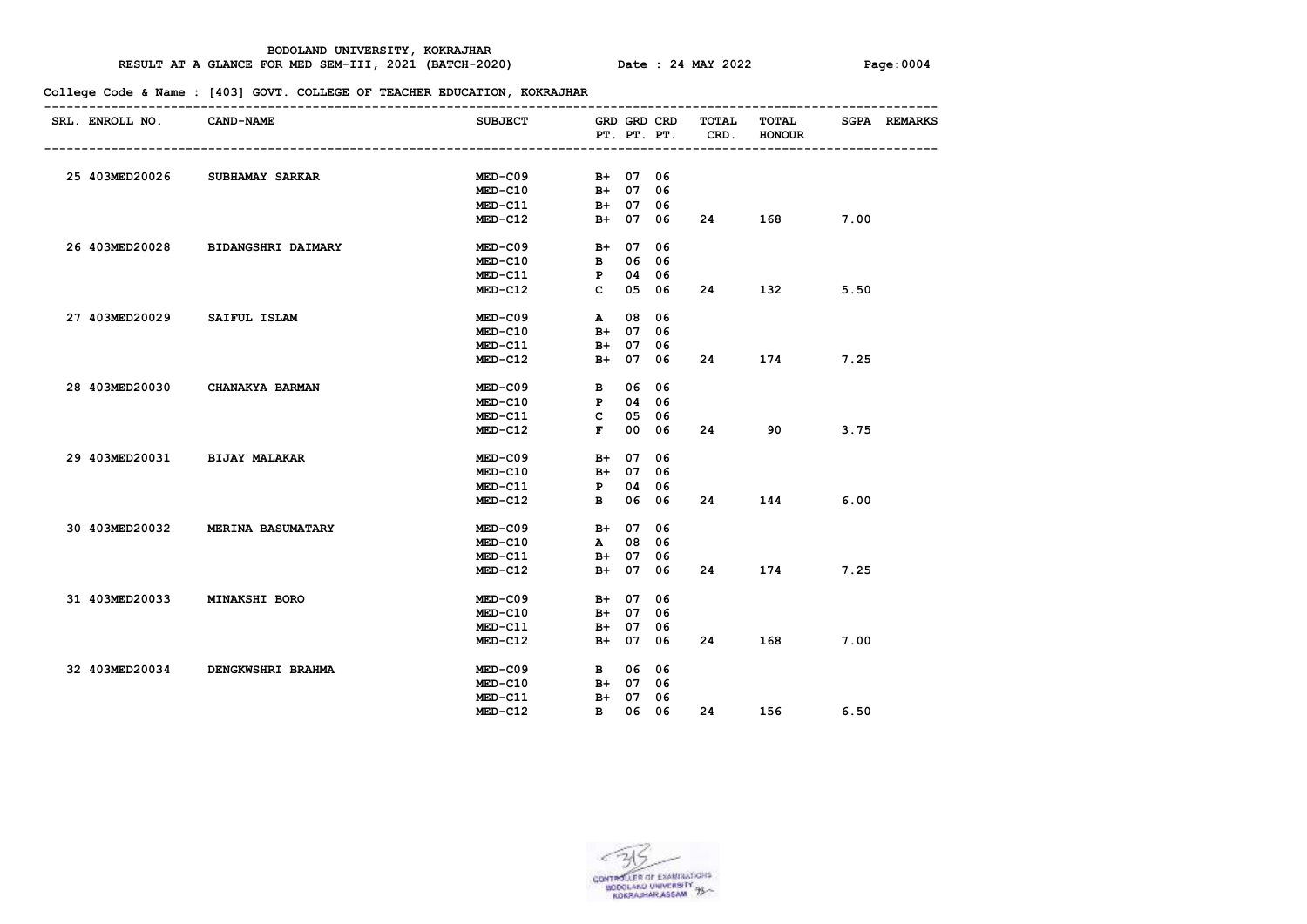#### **RESULT AT A GLANCE FOR MED SEM-III, 2021 (BATCH-2020) Date : 24 MAY 2022 Page:0005**

| SRL. ENROLL NO. CAND-NAME    |                                           | SUBJECT GRD GRD CRD TOTAL |          |         |          | PT. PT. PT. CRD. | <b>TOTAL</b><br><b>HONOUR</b> |      | <b>SGPA REMARKS</b> |
|------------------------------|-------------------------------------------|---------------------------|----------|---------|----------|------------------|-------------------------------|------|---------------------|
|                              |                                           |                           |          |         |          |                  |                               |      |                     |
| 33 403MED20035 BINDIYA DAS   |                                           | $MED-C09$                 | A 08 06  |         |          |                  |                               |      |                     |
|                              |                                           | $MED-C10$                 | B+ 07 06 |         |          |                  |                               |      |                     |
|                              |                                           | MED-C11                   | B+ 07 06 |         |          |                  |                               |      |                     |
|                              |                                           | $MED-C12$                 |          |         | B+ 07 06 | 24 —             | 174                           | 7.25 |                     |
| 34 403MED20036 RASHEL SARKAR |                                           | MED-C09 C 05 06           |          |         |          |                  |                               |      |                     |
|                              |                                           | MED-C10 P 04 06           |          |         |          |                  |                               |      |                     |
|                              |                                           | MED-C11 P 04 06           |          |         |          |                  |                               |      |                     |
|                              |                                           | $MED-C12$                 | C 05 06  |         |          |                  | 108 4.50                      |      |                     |
| 35 403MED20037 RANJU BORO    |                                           | $MED-C09$                 | A+ 09 06 |         |          |                  |                               |      |                     |
|                              |                                           | $MED- C10$                |          | A 08 06 |          |                  |                               |      |                     |
|                              |                                           | $MED-C11$                 | B+ 07 06 |         |          |                  |                               |      |                     |
|                              |                                           | $MED-C12$                 |          |         | B 06 06  |                  | 24 180 7.50                   |      |                     |
|                              | 36 403MED20038 UJJAL CHAUDHURY            | $MED-C09$                 | B+ 07 06 |         |          |                  |                               |      |                     |
|                              |                                           | MED-C10 P 04 06           |          |         |          |                  |                               |      |                     |
|                              |                                           | <b>MED-C11</b>            | B 06 06  |         |          |                  |                               |      |                     |
|                              |                                           | $MED-C12$                 | P 04 06  |         |          |                  | 126 7                         | 5.25 |                     |
|                              | 37 403MED20039 MITHINGA KHUNGRY MOCHAHARY | MED-C09 B 06 06           |          |         |          |                  |                               |      |                     |
|                              |                                           | <b>MED-C10</b>            | B 06 06  |         |          |                  |                               |      |                     |
|                              |                                           | $MED-C11$                 | B+ 07 06 |         |          |                  |                               |      |                     |
|                              |                                           | $MED-C12$                 |          |         | B 06 06  |                  | 150 7                         | 6.25 |                     |
| 38 403MED20040 MAITRI SHUKLA |                                           | MED-C09 A 08 06           |          |         |          |                  |                               |      |                     |
|                              |                                           | $MED- C10$                | A 08 06  |         |          |                  |                               |      |                     |
|                              |                                           | $MED-C11$                 |          | A 08 06 |          |                  |                               |      |                     |
|                              |                                           | $MED-C12$                 | B+ 07 06 |         |          |                  | 186 — 186                     | 7.75 |                     |
|                              | 39 403MED20041 MANZIL DAIMARI             | MED-C09 A 08 06           |          |         |          |                  |                               |      |                     |
|                              |                                           | $MED- C10$                | B 06 06  |         |          |                  |                               |      |                     |
|                              |                                           | $MED-C11$                 | B+ 07 06 |         |          |                  |                               |      |                     |
|                              |                                           | MED-C12                   |          |         | B 06 06  | 24 7             |                               | 6.75 |                     |
|                              | 40 403MED20042 JOSHPINA SOREN             | $MED-C09$                 | B+ 07 06 |         |          |                  |                               |      |                     |
|                              |                                           | $MED-C10$                 | B 06 06  |         |          |                  |                               |      |                     |
|                              |                                           | $MED- C11$                | B+ 07 06 |         |          |                  |                               |      |                     |
|                              |                                           | $MED - C12$               |          |         |          |                  | B 06 06 24 156                | 6.50 |                     |
|                              |                                           |                           |          |         |          |                  |                               |      |                     |